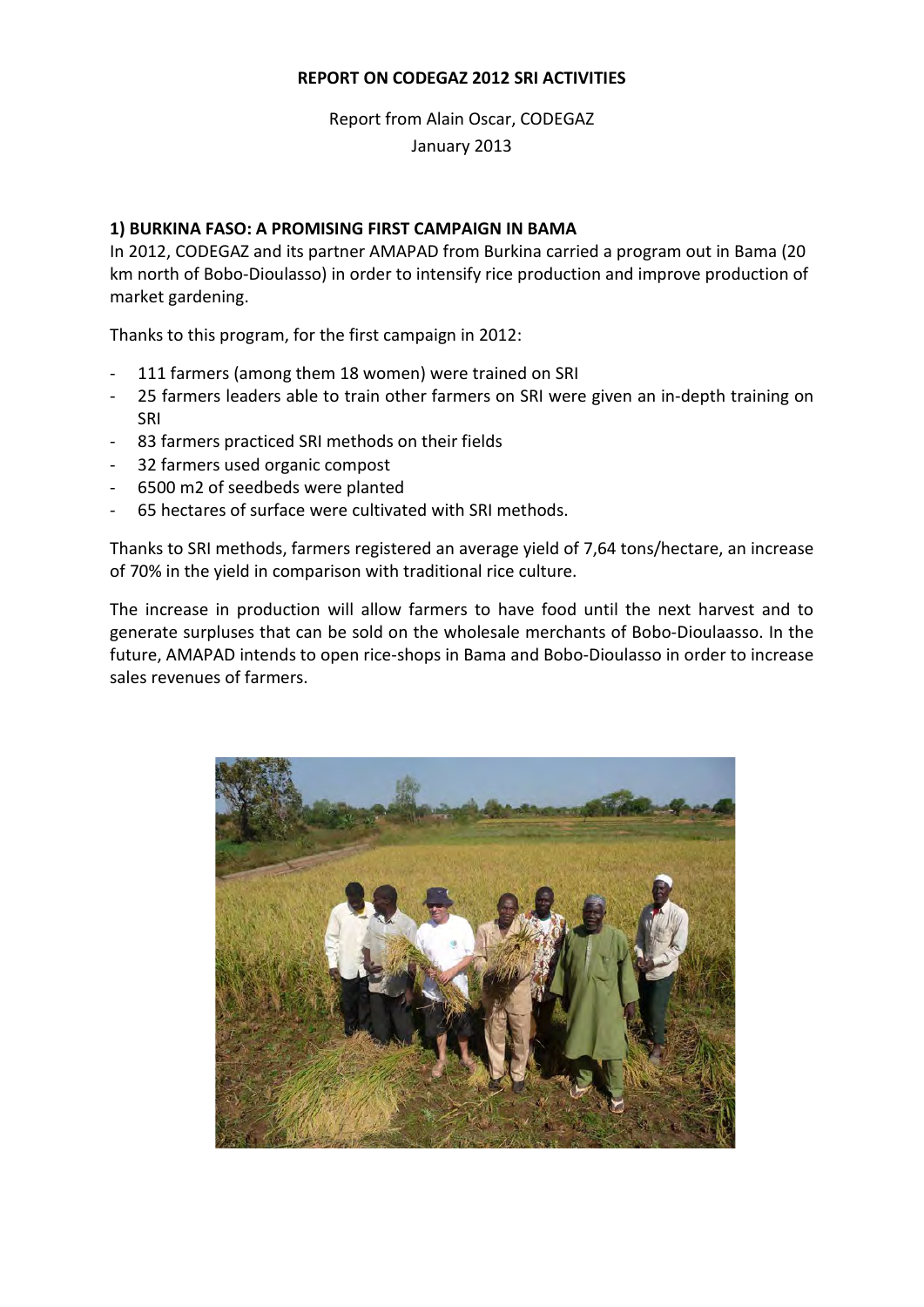## **2) CAMBODIA: SRI AND ORGANIC AGRICULTURE PROGRAM IN SIEM REAP**

In 2012, with its Cambodian partner CEDAC, CODEGAZ carried out the 3-years training program for poor farmers on SRI, market gardening and ecological chicken raising in 6 villages of the Siem Reap province.

Thanks to this program, 380 farmers were trained and could improve significantly their rice crop yield, diversify their food supply and increase their financial revenues.